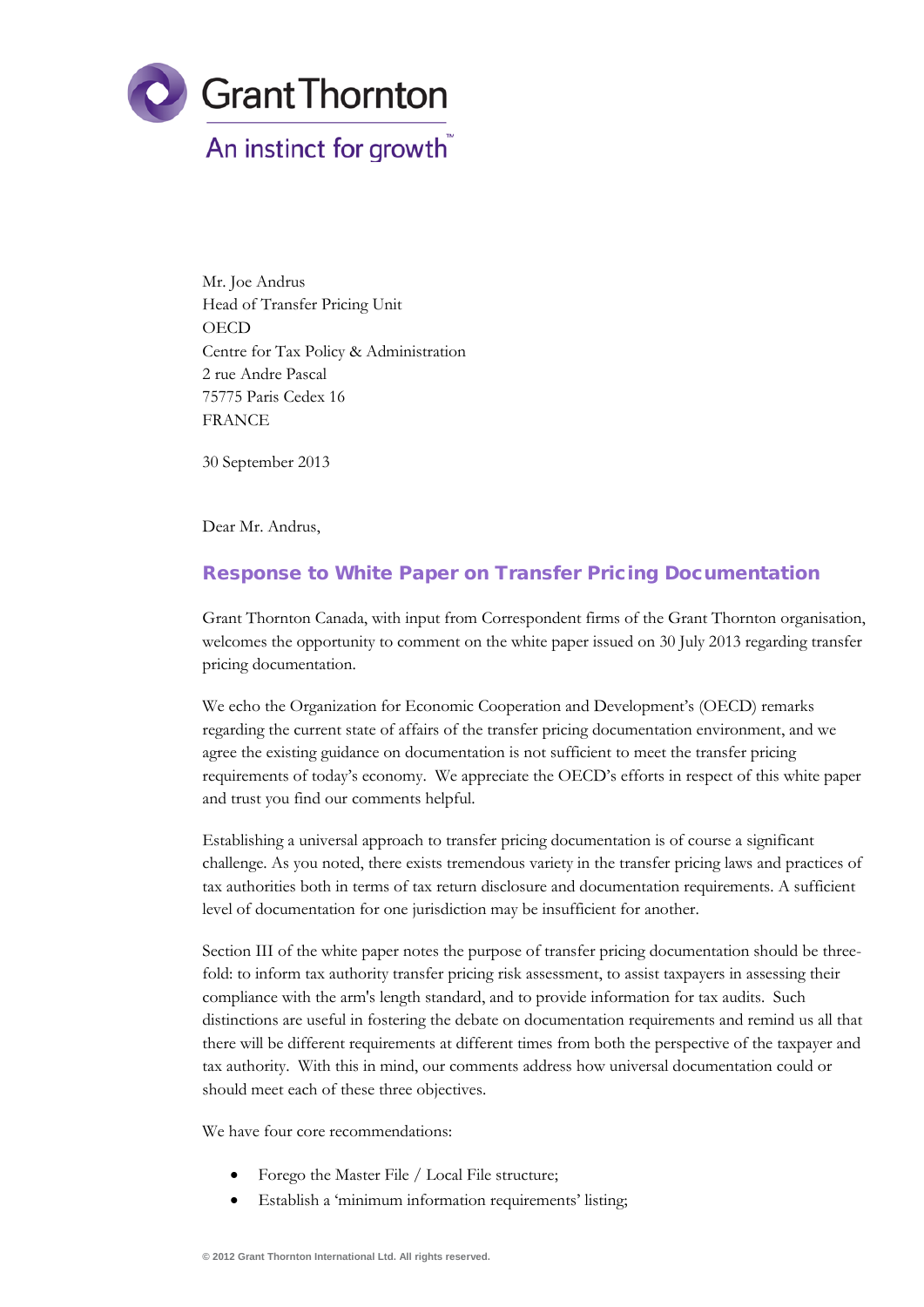- Allow for taxpayers to scale the level of documentation; and
- Separately address the objective of informing tax authority risk assessment

A detailed discussion of each is presented below.

#### Forego the Master File / Local File Structure

Grant Thornton works with companies that range from large multinationals to mid-size public companies (e.g., Russell 2000), complex privately held businesses, and high-growth start-ups. Despite often being international, small and medium-sized organizations generally have only limited expertise and/or resources to dedicate to transfer pricing compliance. Transaction sizes can be small, yet compliance requirements can be significant and the preparation of comprehensive transfer pricing documentation can be a relatively costly and onerous endeavour. Much reliance is therefore placed by these companies on OECD guidance, and the OECD's comments with respect to documentation are therefore particularly relevant.

When implemented correctly, the Master File / Local File approach (the "Master File structure") can be an efficient and effective strategy for addressing the compliance requirements for certain taxpayers. It is already an adopted practice among several of our larger clients and clients operating in a large number of jurisdictions. The structure can reduce the duplication of documentation and documentation effort, and can serve as a useful starting point for meeting local documentation requirements. As the OECD noted, it can also provide context to a tax examiner, which is crucial. The painting of a 'big picture' can dissuade examiners from adopting the local-jurisdiction-centric approach to transfer pricing; which, based on our experience, is pursued all too often.

Whether the approach is equally effective for small or medium-sized taxpayers, or taxpayers operating in only a small number of jurisdictions, is less apparent. In our experience, few taxpayers in the middle market have adopted a Master File structure to documentation. Further, implemented incorrectly, the Master File structure can complicate and/or confuse local documentation efforts, and can create inefficiencies and duplication, particularly in the case of less sophisticated taxpayers or taxpayers unable, due to cost or resource constraints, to make the investment in a large transfer pricing documentation project.

Problems with Master Files generally result from a lack of budget or resources, lack of communication and coordination, from language requirements, from timing issues, and from taxpayers' unwillingness to disclose information peripheral to the legislated transfer pricing requirements of each jurisdiction. We find these issues to be more prevalent in small-to-mediumsized taxpayers than in larger taxpayers.

The OECD must appreciate that taxpayers undertake risk management decisions in respect of transfer pricing documentation compliance, and a taxpayer's decision to document or not will be informed by transfer pricing penalty thresholds, by specific requirements of each jurisdiction, and by the cost of documentation. In the case of small taxpayers or taxpayers with small transactions, undertaking a Master File documentation structure may be unnecessary and may inappropriately divert funds from what should be the real goal: mindful pricing compliance. Documentation should not be done just for the sake of documentation.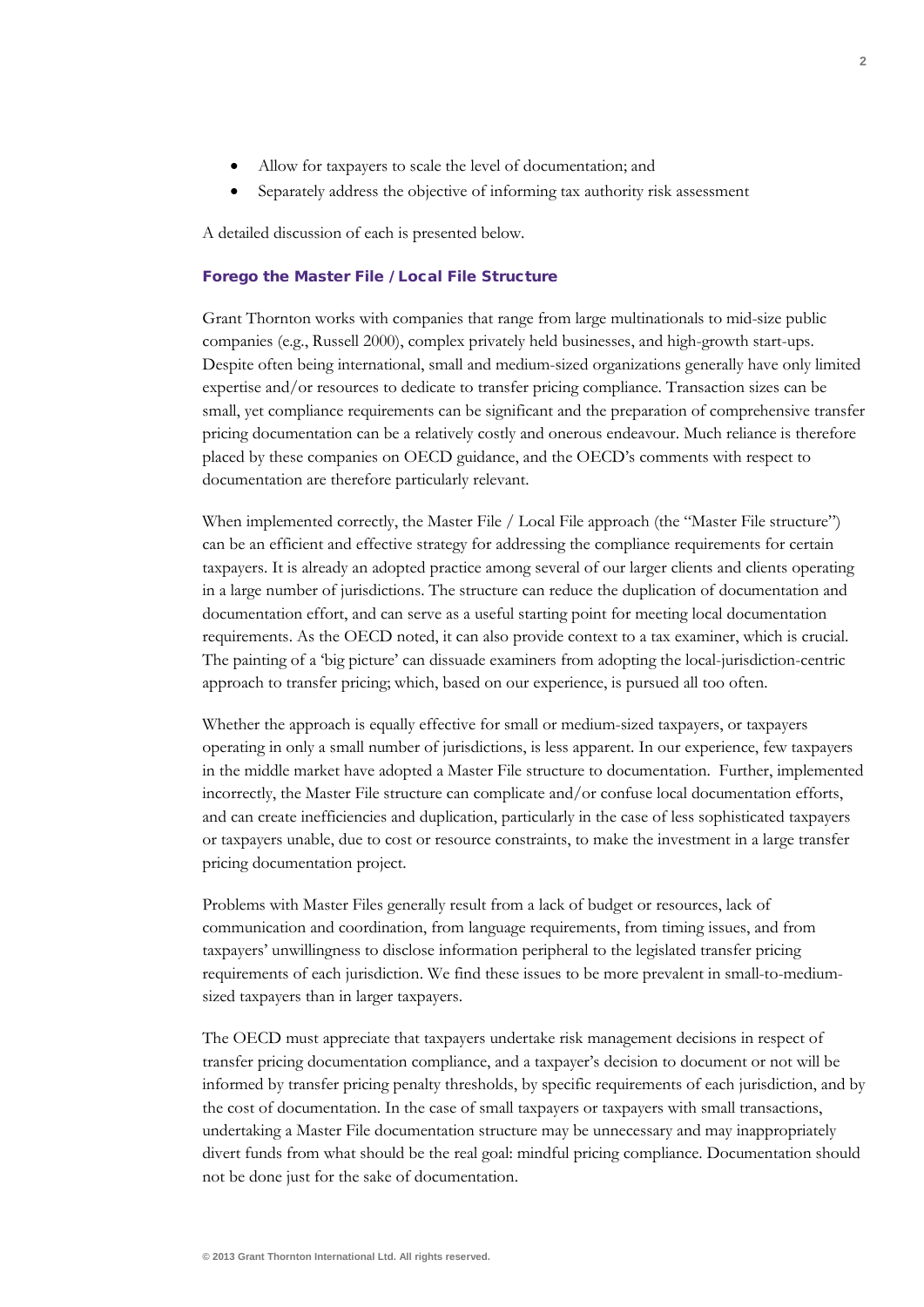To address our concerns in respect of small and medium-sized taxpayers, we ask the OECD to present alternatives to the Master File structure. Our recommendation would be to focus on the information elements themselves, as well as the principles of prudent documentation, rather than the structure. The commentary in Tables 1 and 2 could be presented without the differentiation between the Master File elements and Local File elements. A presentation of the Master File structure could still be included, but reserved for a separate or supplementary section, along with comments regarding its appropriateness or inappropriateness depending on the circumstances.

A focus on information elements and principles rather than documentation structure would provide taxpayers with clear direction, but would allow for flexibility. The level of diligence or sophistication of the documentation could then be more easily scaled based on taxpayer circumstance.

## Establish a minimum information requirements listing

Due to the tremendous variety of taxpayers and taxpayer circumstances, it will be impossible for the OECD to recommend a single framework that will be optimal for everyone. Countries are establishing their own transfer pricing documentation rules at a dizzying pace, and compliance with each new regime places significant strain on taxpayer resources. Taxpayers are becoming desperate for standards to converge. Previous attempts to introduce documentation requirements by adding up every country's wish list (e.g. PATA) have proved unpopular and unwieldy, and as a result have not generated support from the business community. Support from compliant taxpayers is essential for the success of any proposal in our view.

In reviewing the information requirements of Tables 1 and 2, we note that at this stage the OECD has erred on the side of inclusion. The current listing is well beyond transfer pricing legislated/regulated requirements in most jurisdictions. The elements listed in Tables 1 and 2 may all be relevant to transfer pricing, but we suggest the OECD adopt a more flexible approach and a less prescriptive list to ease the burden on taxpayers.

We suggest the use of a minimum information requirements listing. Basic taxpayer and transaction information should of course be included, but more complex elements (such as, for example, capital structure/financing details or details with respect to intangibles) should be presented only when relevant. The objective of the listing should be to establish a minimum standard which could be relied upon in the case of jurisdictions with insufficient, or no, documentation requirements. The level of detail and information should be great enough to allow taxpayers to demonstrate a reasonable attempt at arm's length pricing, but should not be unnecessarily onerous.

We believe this could best be accomplished by focusing on a listing of minimum information requirements (effectively, a subset of the elements of Tables 1 and 2), as well as a set of principles. The principles should address the taxpayer's circumstances (i.e., number of jurisdictions, industry, transaction size, taxpayer size, and others), and allow the taxpayer to scale the level of documentation to those circumstances. For large taxpayers, complex transactions, or for taxpayers with large intercompany transactions relative to third-party transactions (i.e., higher-risk taxpayers), the principles should require the consideration of information additional to the minimum information requirements.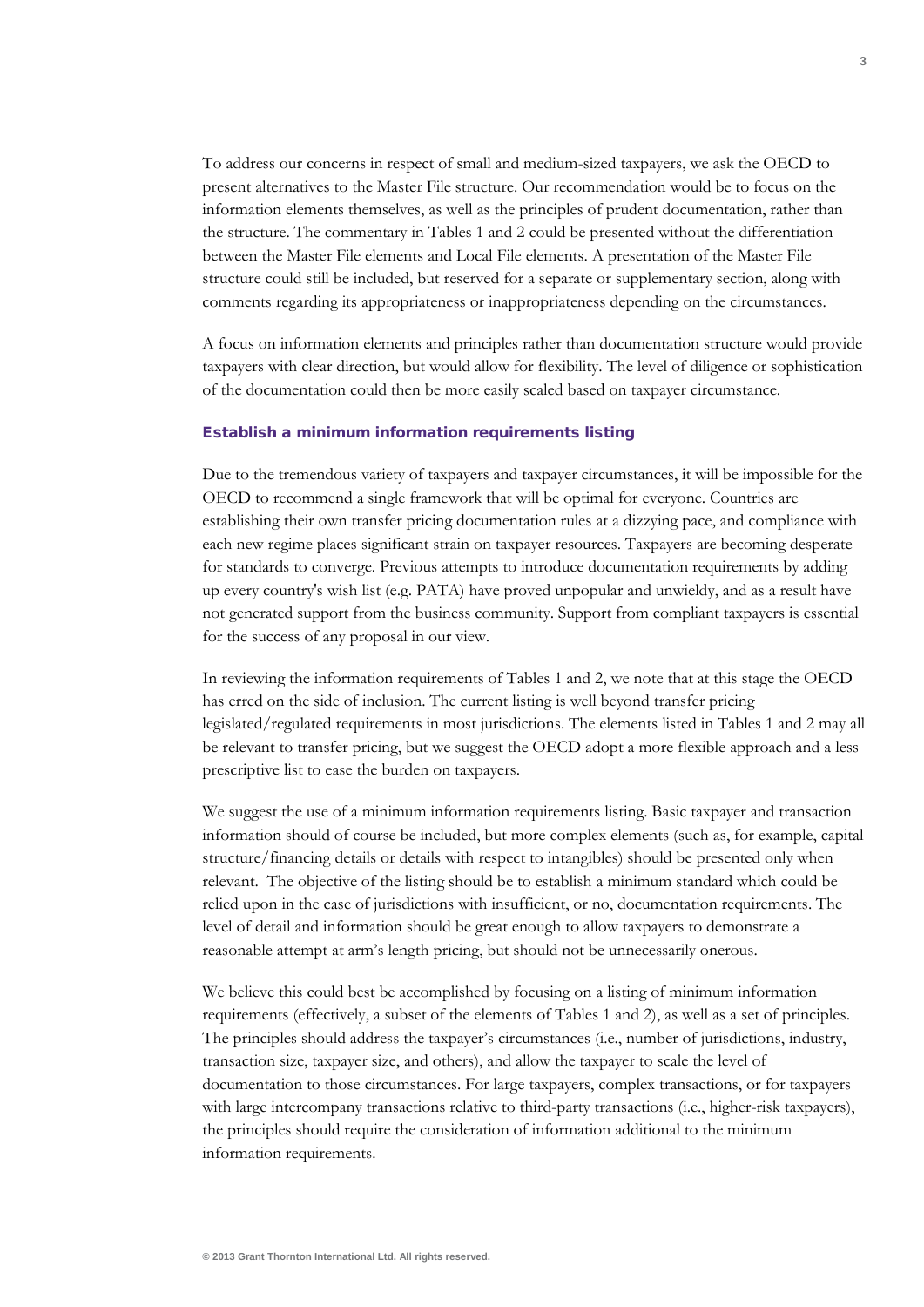With that in mind, we do believe it would be helpful to the business community for the OECD to summarize or provide a listing of potentially relevant elements of documentation (a 'comprehensive summary'). It should be clear the comprehensive summary would be a supplement to the minimum information requirements and would be for consideration purposes only. Taxpayers would be expected to assess the applicability of each of the elements of the comprehensive summary based on their circumstances, and would be expected to include certain elements in their documentation, as appropriate. This structure would allow small or medium taxpayers, or taxpayers with minimal intercompany transactions, to scale the level of documentation without sacrificing the provision of comprehensive guidance to large taxpayers or taxpayers with complex or highly material intercompany transactions.

The current listings in Tables 1 and 2 summarize many relevant elements for the purposes of the comprehensive summary, though we do have the following suggestions:

- Include disclosures related to economic dependence relationships (i.e., if a related company is captive or chiefly dependent on trade or support with/from another related party), such as contract manufacturing or sales agency relationships.
- With respect to the 'Financial information' section of Table 2, it may be helpful to include the segmented financial statements (for instance if the Transactional Net Margin Method was applied), as well as the segmentation procedure and assumptions, if applicable.
- Include disclosures related to customer concentration and target markets, as these factors may affect a company's strategy as well as exposure to economic factors. For instance, a taxpayer with a small number of key clients may be less impacted by market factors than its competitors, but more impacted by client-related risks.
- Include a qualitative summary of the taxpayer's performance and the performance of each business unit over the recent years, as well as reasons for the performance. If there are business reasons for particularly strong or weak performance, this information may be relevant to transfer pricing analysis.
- A description of the transfer pricing policies implemented by the taxpayer for the year.

Further, a number of the elements listed may require clarification or modification. Consider the following:

- We would welcome references to *summaries* and *overviews* of information rather than the detailed requirements listed. For example rather than "A written functional analysis showing the principal contributions to value creation by individual entities within the Group" the following wording "A summary of the principal functions of businesses operating within the Group".
- Rather than requesting internet links, which can be transient, request a summary of the relevant industry reports, company reports, stock analyst reports, or other reports relevant to characterizing the industry or business.
- If the Master File structure is retained, we do have two suggestions with respect to the organization of the information elements between Tables 1 and 2: A) Given the recent project, we appreciate the OECD's focus on intangibles; however, the elements listed in Table 1 seem too far-reaching, at least for the purposes of the Master File (which should instead include a summary). Several of the bullets would be better suited in the Local File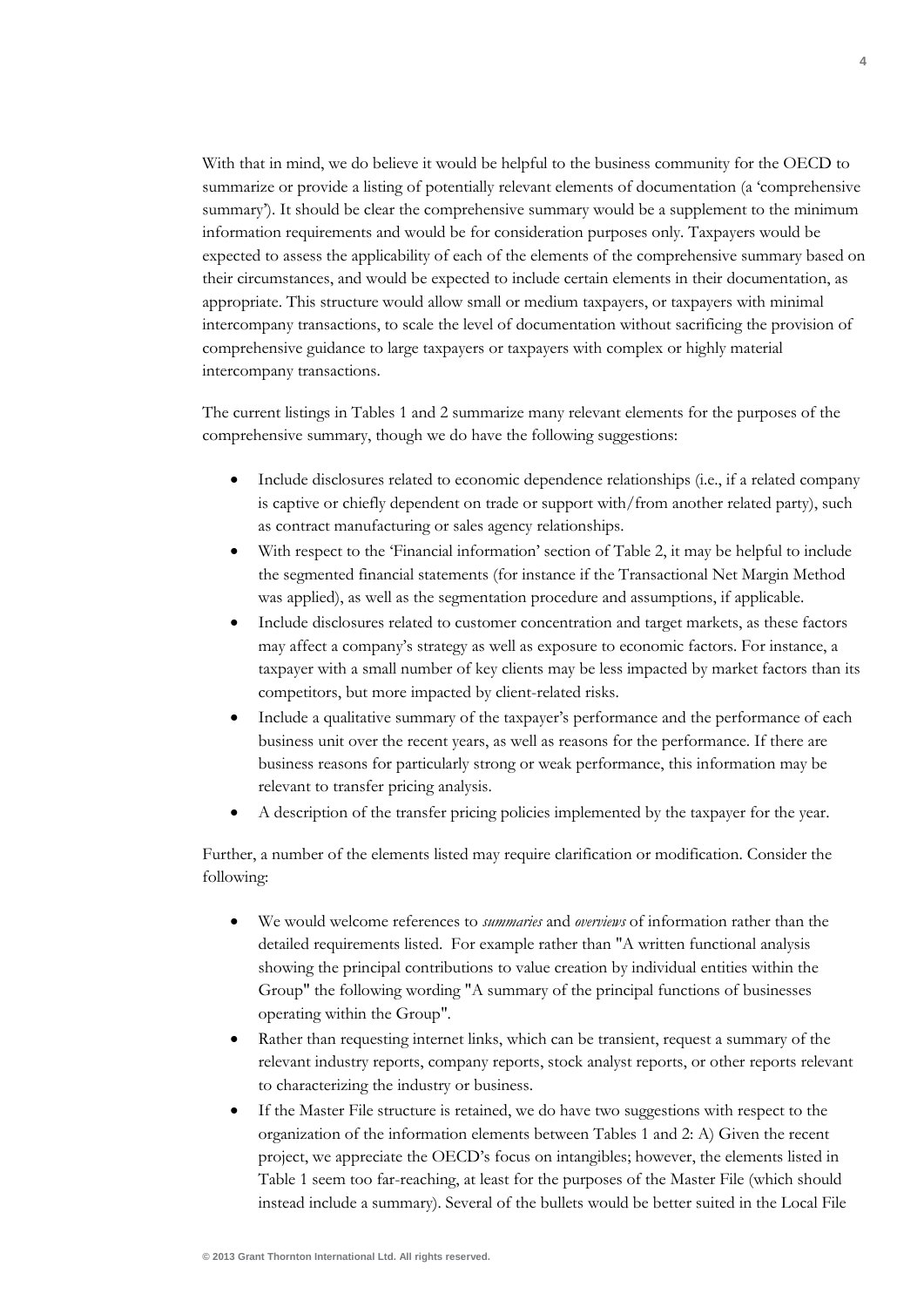section. It is important general information regarding intangible assets is presented in the Master File, but that information should be limited to documenting the value drivers of the business- not specific transactions, transaction history, which companies are entitled to returns, and details of intercompany agreements. B) Likewise, several of the elements in Table 1 regarding financial activities seem out of place, as related-party financing is simply another transaction subject to transfer pricing rules (and its particularities should therefore be documented in the Local File). The financial activities section of the Master File should focus on the financial activities of the taxpayer with third parties (i.e., banks and other lenders) and general capital structure policies.

In summary, we believe the inclusion of a 'minimum information requirements' listing, a discussion related to the principles of effective documentation, and a separate comprehensive summary of information elements would provide for the most effective guidance.

### Allow taxpayers to prudently scale the level of documentation

We would like to expand on the idea of the 'principles of effective documentation' and focus on materiality. This consideration resonates particularly clearly with our clients. We appreciate the OECD's acknowledgement that "not every intercompany transfer requires the same level of documentation" and that "not all transactions are sufficiently material to require full documentation" and we believe materiality should be considered both from the perspective of the size of the transaction (relative to the size of the taxpayer) as well as the size of the taxpayer (relative to other taxpayers).

A frequent challenge we face in performing transfer pricing services for all sizes of taxpayers relates to the conflict between costs and economic analysis reliability/documentation. A benchmarking study for a \$10 million transaction versus that of a \$100 million transaction may require the same number of hours, or even greater hours, depending on the complexity of the transaction and the information gathering required. We find that taxpayers will scale the level of analysis, diligence in information gathering, and documentation to both a) the size of their business and b) the materiality of transfer pricing issues in the context of their business. Is it not reasonable for a \$100 million taxpayer to undertake less diligence in their information gathering and analysis than a \$1 billion taxpayer? Likewise, is it not reasonable for a taxpayer whose intercompany transactions as a percentage of revenue are 2% to undertake less diligence in their information gathering and analysis than a taxpayer whose intercompany transactions as a percentage of revenue are 20%?

One-size-fits-all documentation guidance does not respect this reality, and we request more explicit acknowledgement by the OECD of the balance between documentation and cost. A statement or series of statements from the OECD regarding a 'reasonable level of documentation taking into account the size and resources of the taxpayer' would be helpful. This could build upon the commentary in the OECD's Transfer Pricing Guidelines for Multinational Enterprises and Tax Administrations paragraph 5.28-5.29.

We appreciate that some territories, for example the UK, have exemptions in place for small and medium-sized enterprises. These are welcomed and we consider that such exemptions or safe harbours should be considered in conjunction with the global documentation standards project. We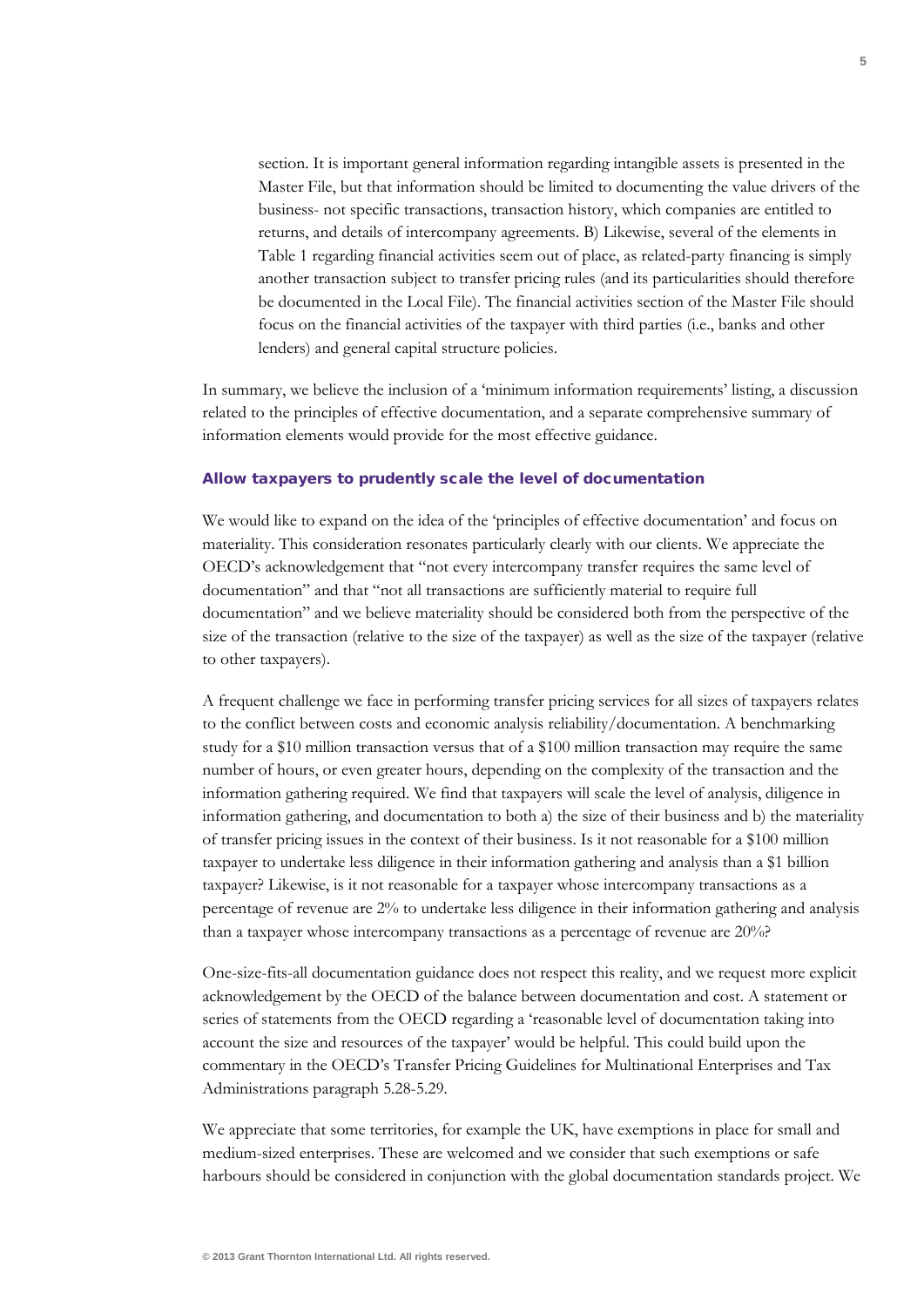do appreciate the OECD's efforts with respect to exploring the suitability of safe harbours, and we support the application of safe harbours to certain transactions.<sup>[1](#page-5-0)</sup>

## Separately address the objective of informing risk assessment

We agree with the OECD's comments regarding the objectives of the Coordinated Documentation Approach (paragraph 79); however, as currently drafted, we do not believe the white paper thoroughly addresses the objective of informing risk assessment or audit selection (i.e., the first objective). Based on our experience, significant time and taxpayer resources are expended in the early stages of transfer pricing audits, or in the course of the audit selection procedures. Taxpayers are often requested to provide volumes of information which may or may not ultimately be used by the tax authority. This is based on tax authorities often applying an "ask for everything" approach, frequently before the decision to pursue a detailed examination is even made. For small or mediumsized taxpayers whose internal resources are already stretched, such requests can be tremendously burdensome. For this reason, establishing effective guidance for risk assessment and audit selection is important.

Our recommendation would be for the OECD to better distinguish between information relevant to the technical transfer pricing analysis versus information relevant to the risk assessment. The OECD posed the question "which elements of the documentation packages should be provided at the time the tax return is filed such that they would be available for risk assessment purposes, and which might be deferred until after the decision is made to conduct a more detailed audit."

We note the information requirements as per Tables 1 and 2 are generally comprehensive from a technical transfer pricing perspective. We also note a number of the elements listed seem to address the objective of assisting with tax authority risk assessment rather than the objective of informing transfer pricing analysis. For instance: information related to recent intangibles restructuring, intercompany financing structures, relative profit schedules and consolidation schedules, tax rulings, matters pending MAP procedures, and others are elements which would be important from a risk assessment standpoint but not necessarily from a technical transfer pricing analysis standpoint.

Further, consider that the tax authorities' transfer pricing documentation review process may be broken down into three stages:

- Review of information available to the tax authority at the risk assessment or audit selection stage;
- Review of information available to the tax authority for the purpose of analyzing the taxpayer's adherence to the arm's length standard (i.e., the transfer pricing documentation); and
- Review of supplementary information which may be gathered by the tax authority in the course of the examination to confirm the data and assumptions represented in the transfer pricing documentation.

**6**

**.** 

<span id="page-5-0"></span><sup>1</sup> Please refer to our commentary dated September 14, 2012 in response to the June 6, 2012 OECD request for comment by the Secretariat of Working Party No 6, regarding safe harbors.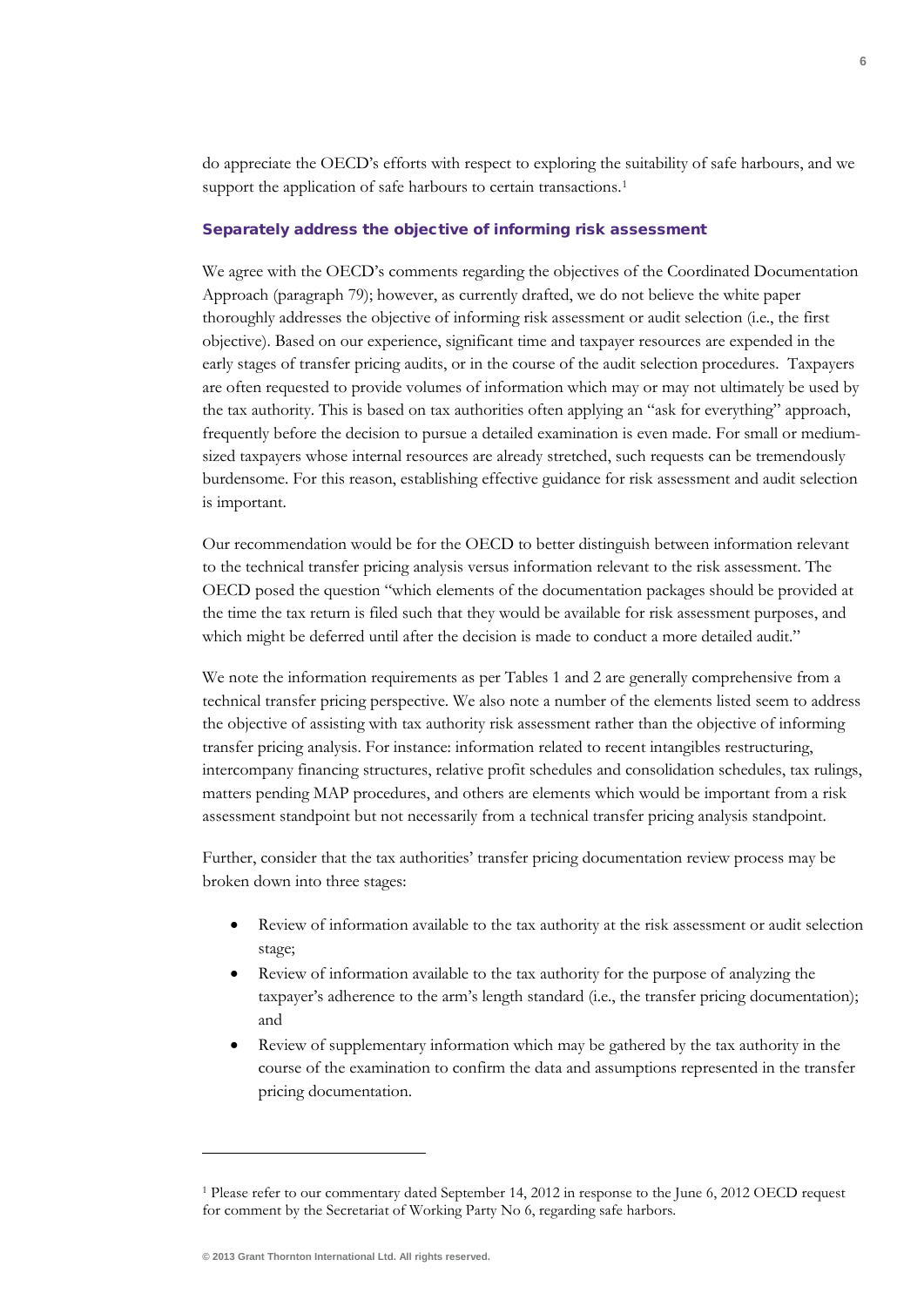The first stage of review is comprised of a review of tax returns, transfer pricing disclosures filed with tax returns, and/or information in the public domain. Only a subset of jurisdictions require transfer pricing disclosures or forms be submitted with tax returns, and generally that information is cursory or high-level in nature. As an example, Canada requires taxpayers to submit transfer pricing information in cases of material intercompany transactions (in aggregate in excess of CAN\$1million), including information regarding transaction type, transaction amount, and pricing methods used.

In the case of Canada, transfer pricing documentation is not requested until after the risk assessment and audit selection procedure. It is requested when the formal transfer pricing audit is commenced. As the OECD notes, many jurisdictions operate in a similar way, and for this reason the inclusion of risk assessment elements in the transfer pricing documentation can be superfluous.

The OECD may be better served by separating the discussion regarding risk assessment from that regarding transfer pricing documentation, and preparing a separate section or series of sections in which comments relevant to risk assessment are presented. The objective of a risk assessment transfer pricing regime should be to provide information to tax authorities contemporaneously (i.e., along with tax returns) and to allow taxpayers to demonstrate mindful compliance. Risk ratings for taxpayers could then be established based on the initial information, and documentation requirements could be scaled to risk ratings.

The Canadian T-106 Information Return of Non-Arm's Length Transactions with Non-Residents regime is an example of a potential starting point for the OECD. The forms are filed along with the tax returns, and information presented includes the following elements:

- Transaction counterparty identification;
- Transaction type (product transfer, management fee, other service fee, financial transaction, intangible license, reimbursement, etc.);
- Transaction amounts;
- Transfer pricing method used;
- Intercompany payables/receivables balances;
- A question of whether transfer pricing documentation for the transactions was prepared; and
- Information relating to the preparation of transfer pricing documentation, existence of APAs, changes to transfer pricing methods used, and other elements.

Also, the Canada Revenue Agency has recently undertaken an initiative addressing tax risk management for large businesses. The new initiative focuses on taxpayer tax risk management resources, capabilities, processes and procedures rather than the details and technical merits of tax positions themselves. The information gathered is a significant departure from the technicallyfocused information gathered in the course of a full examination. Noteworthy elements include:

• Details regarding the corporation's internal tax function, including the number of staff, their roles, responsibilities, and professional experience.